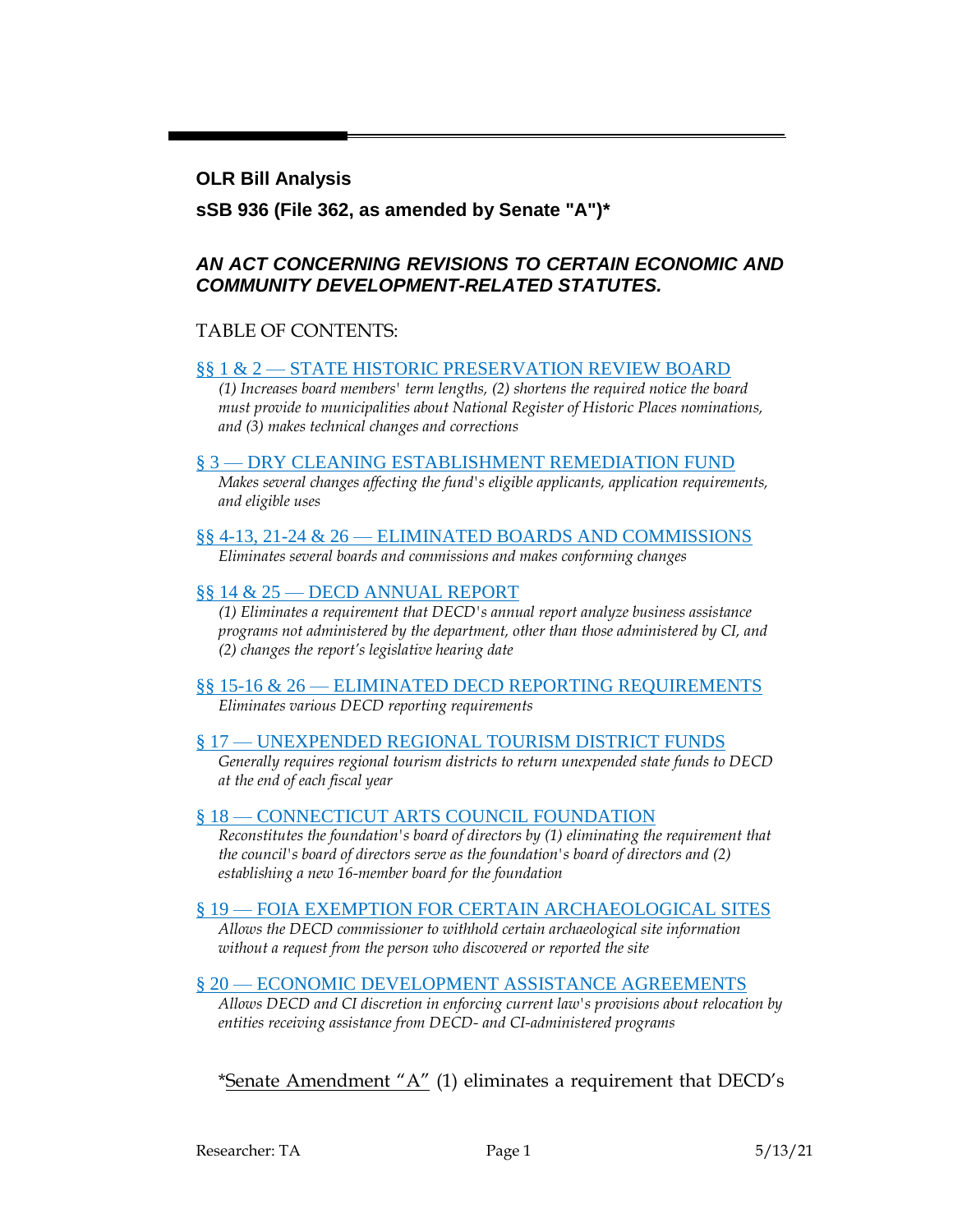annual report analyze tax incentive programs not administered by the department (§ 14) and (2) clarifies that the requirement for regional tourism districts to return unexpended funds to DECD does not apply to funds used to establish or administer a matching grant program (§ 17).

### <span id="page-1-0"></span>**§§ 1 & 2 — STATE HISTORIC PRESERVATION REVIEW BOARD**

*(1) Increases board members' term lengths, (2) shortens the required notice the board must provide to municipalities about National Register of Historic Places nominations, and (3) makes technical changes and corrections*

The bill increases, from one to three years, the length of the State Historic Preservation Review Board members' terms and staggers the terms by requiring that half of the members appointed between July 1, 2021, and June 30, 2022, serve two-year terms. It also allows members to be reappointed to additional terms.

The bill shortens, from 60 to 30 days, the required notice the board must provide to a municipality before considering whether to act on the nomination of a property in such municipality to the National Register of Historic Places. By law, the board must provide the notice to the municipal preservation board or, if there is no board, the municipality's chief executive officer. The bill allows, rather than requires, the State Historic Preservation Officer or her designee to attend public hearings held by municipal preservation boards on these nominations.

The bill also makes technical changes and corrections, including changing the board's name from the State Historic Preservation Board to the State Historic Preservation Review Board, as is consistent with current practice.

EFFECTIVE DATE: Upon passage

# <span id="page-1-1"></span>**§ 3 — DRY CLEANING ESTABLISHMENT REMEDIATION FUND**

*Makes several changes affecting the fund's eligible applicants, application requirements, and eligible uses*

The bill makes several changes to the Dry Cleaning Establishment Remediation Fund, which is administered by the Department of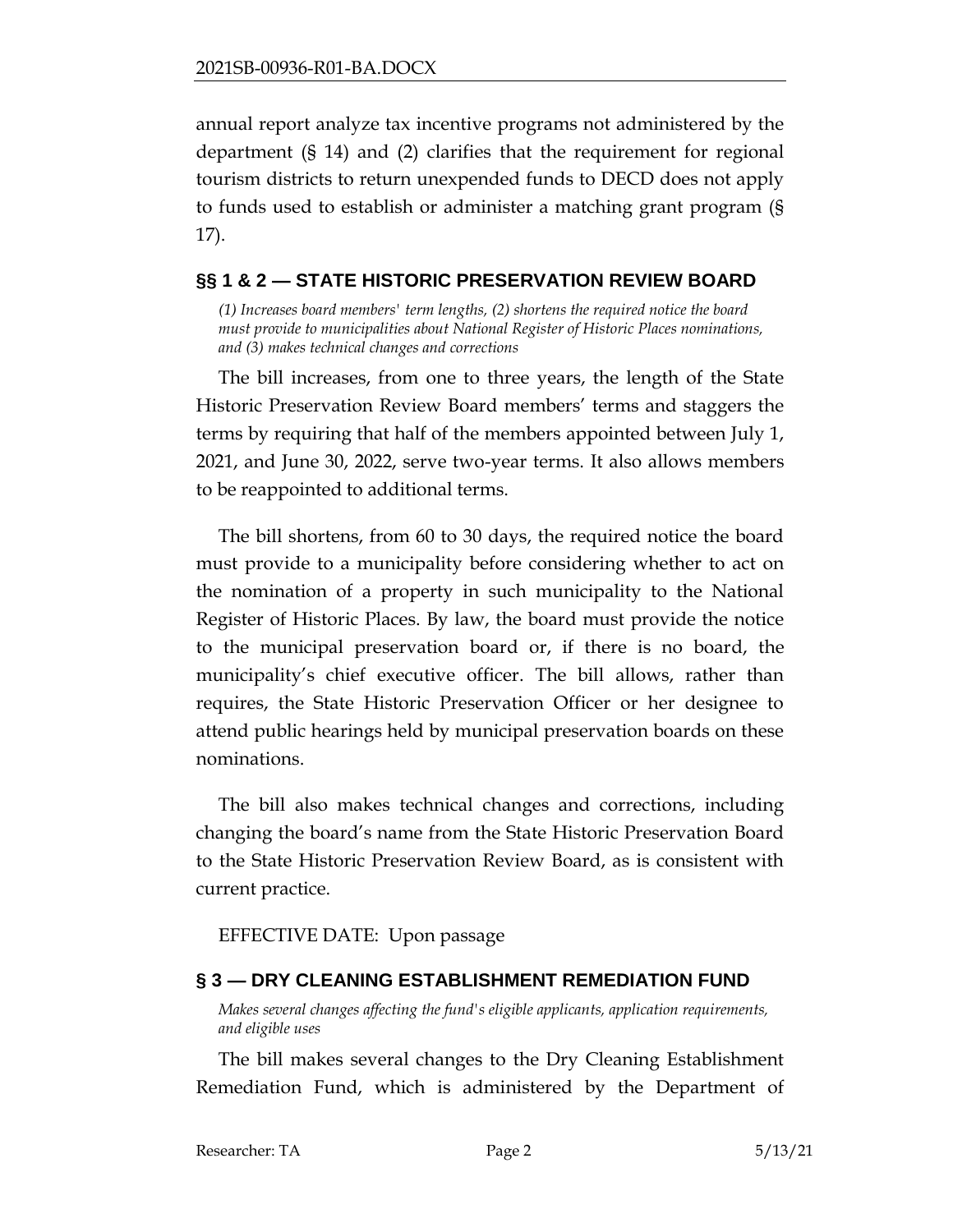Economic and Community Development (DECD) and provides grants for eligible dry cleaning businesses to prevent, contain, and remediate pollution from hazardous chemicals the businesses use, in addition to other specified purposes.

EFFECTIVE DATE: Upon passage

# *Eligible Applicants*

Under existing law, eligible grant applicants are (1) owners or operators of eligible dry cleaning establishments (i.e., those using tetrachlorethylene, Stoddard solvent, or other chemicals to clean clothing or other fabrics) and (2) owners of property that is or was occupied by these establishments. The bill specifies that property owners are eligible if a dry cleaning establishment has (or was previously) operated on the property for at least one year before applying to the program, rather than one year before the application's approval as current law provides.

The bill additionally makes a certifying party, as defined in the state's Transfer Act, an eligible applicant if a dry cleaning establishment has (or was previously) operated on the property for at least one year before applying to the program. (A certifying party is responsible for investigating and remediating a parcel covered by the Transfer Act.)

# *Applications*

By law, grant requests must be made to the DECD commissioner. The bill specifies that (1) these requests must be made when he announces a request for applications and (2) their frequency is at his discretion. For applications submitted on or after October 1, 2021, it also requires applicants to demonstrate to the DECD commissioner's satisfaction that they can match any grant up to \$10,000 before receiving a grant. (By law, grant applicants must bear all pollution costs that are less than \$10,000.)

# *Eligible Uses*

Existing law establishes allowable uses for the grants (e.g.,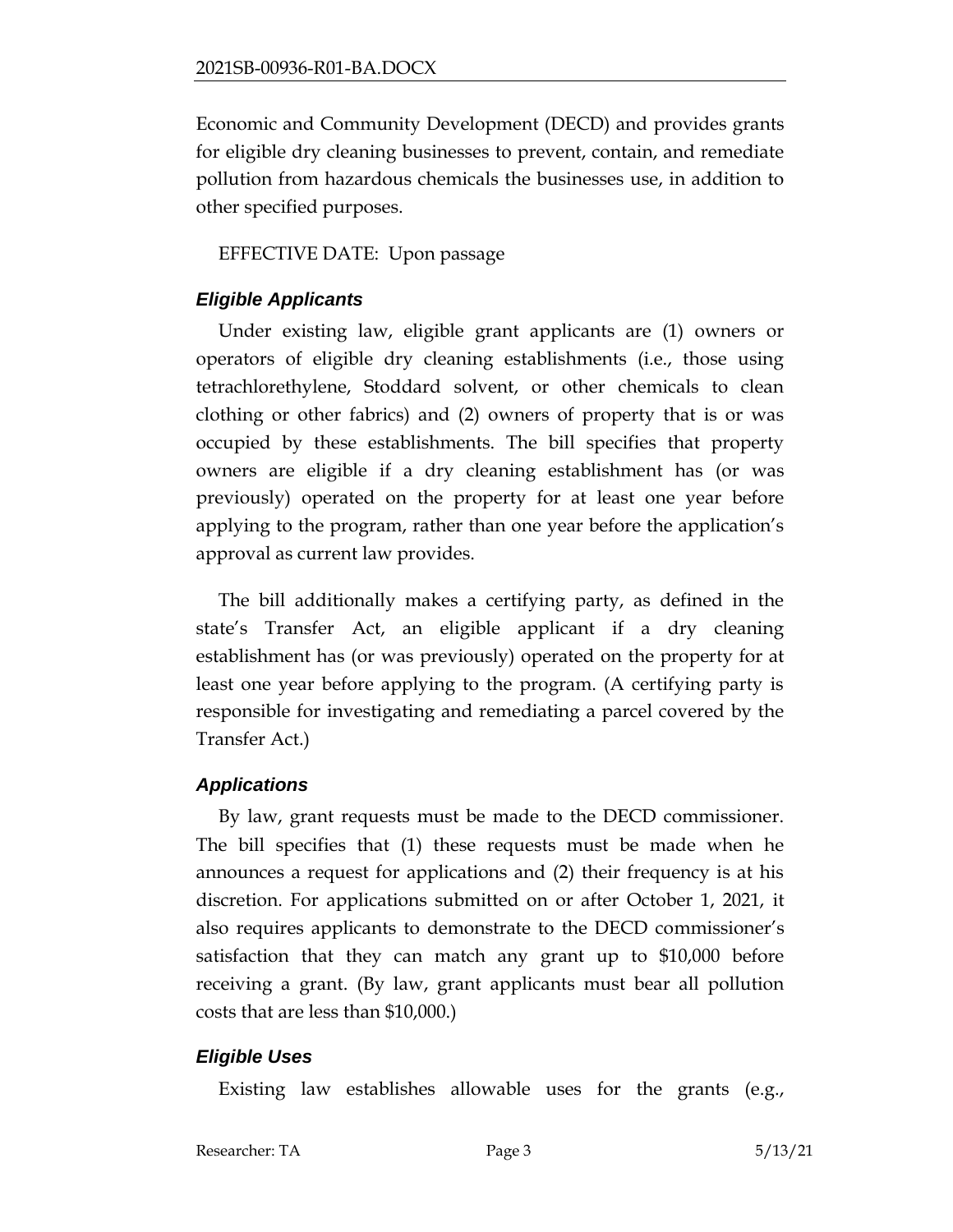containing and removing or mitigating environmental pollution). The bill additionally allows applicants to use grants for environmental site assessments relating to the pollution. Separately, it allows DECD to use the fund for legal services relating to disbursing money from the fund.

Under current law, the commissioner may provide a grant when the applicant provides satisfactory documentation that services have been or will be completed. The bill eliminates the authority to provide grants for services that are not yet completed.

### <span id="page-3-0"></span>**§§ 4-13, 21-24 & 26 — ELIMINATED BOARDS AND COMMISSIONS**

*Eliminates several boards and commissions and makes conforming changes*

The bill eliminates the Culture and Tourism Advisory Committee, Commission on Connecticut's Future, Small Business Advisory Board, Sports Advisory Board, and Committee for Restoration of Historic Assets in Connecticut and makes conforming changes, as shown in Table 1. Generally, these changes consist of replacing seats on other state boards and commissions that are currently held by representatives of the eliminated boards and commissions.

| ş  | Duty                                                                                                                                 | <b>Appointee Under</b><br><b>Current Law</b>                                                       | <b>Appointee Under</b><br>the Bill                                       |
|----|--------------------------------------------------------------------------------------------------------------------------------------|----------------------------------------------------------------------------------------------------|--------------------------------------------------------------------------|
| 6  | Membership on State Commission<br>on Capitol Preservation and<br>Restoration                                                         | <b>Culture and Tourism</b><br><b>Advisory Committee</b><br>member, appointed by<br>the chairperson | <b>Historic Preservation</b><br>Council, appointed<br>by the chairperson |
| 7  | Membership on Connecticut<br><b>Capitol Center Commission</b>                                                                        | <b>Culture and Tourism</b><br><b>Advisory Committee</b><br>chairperson or<br>designee              | <b>Historic Preservation</b><br>Council chairperson<br>or designee       |
| 9  | Membership on advisory<br>committee to State Library Board                                                                           | <b>Culture and Tourism</b><br><b>Advisory Committee</b><br>executive director                      | <b>Historic Preservation</b><br>Council chairperson<br>or designee       |
| 10 | Membership on advisory panel on<br>acceptance by state of certain<br>works of art for purposes of a credit<br>against the estate tax | <b>Culture and Tourism</b><br><b>Advisory Committee</b><br>chairperson                             | <b>Connecticut Arts</b><br>Council chairperson                           |
| 11 | Membership on Face of                                                                                                                | <b>Culture and Tourism</b>                                                                         | <b>Connecticut Tourism</b>                                               |

**Table 1: Eliminated Boards and Commissions Conforming Changes**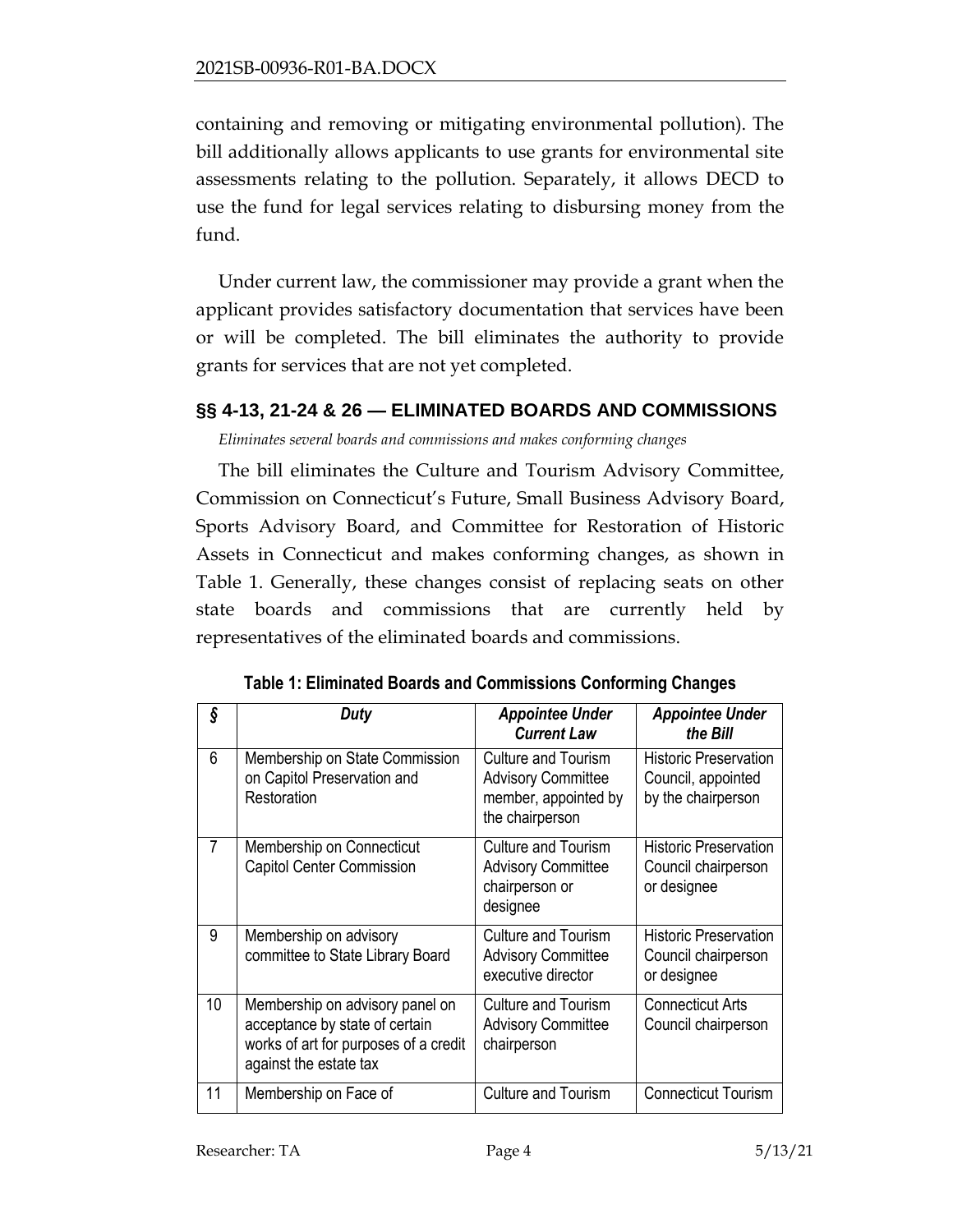|    | <b>Connecticut Steering Committee</b>                                           | <b>Advisory Committee</b><br>chairperson                | Council member,<br>appointed by the<br>chairperson |
|----|---------------------------------------------------------------------------------|---------------------------------------------------------|----------------------------------------------------|
| 13 | Advise DECD commissioner in<br>designating "Connecticut<br>Treasures" locations | <b>Culture and Tourism</b><br><b>Advisory Committee</b> | State historian                                    |

EFFECTIVE DATE: Upon passage

# <span id="page-4-0"></span>**§§ 14 & 25 — DECD ANNUAL REPORT**

*(1) Eliminates a requirement that DECD's annual report analyze business assistance programs not administered by the department, other than those administered by CI, and (2) changes the report's legislative hearing date*

By law, DECD must submit an annual report on the department's activities by February 1 to the governor; state auditors; and the Appropriations, Commerce, and Finance, Revenue and Bonding committees. Among other things, the report must analyze business assistance programs the department administers.

Current law requires DECD to also analyze business assistance or incentive programs it does not administer. The bill limits this requirement to only those business assistance programs administered by Connecticut Innovations, Inc. (CI).

By law, the state auditors must evaluate DECD's annual report as part of their audits of the department, which generally occur biennially. The bill appears to eliminate a requirement that the auditors' evaluation cover DECD's analysis of CI's business assistance programs.

Current law requires the Appropriations, Commerce, and Finance, Revenue and Bonding committees to individually or jointly hold one or more hearings on the report's business assistance analyses annually by March 1. The bill instead requires the committees to hold these hearings within 60 days after the auditors complete their evaluation of DECD's annual report. Under the bill, the hearings must also cover the auditors' evaluation.

EFFECTIVE DATE: Upon passage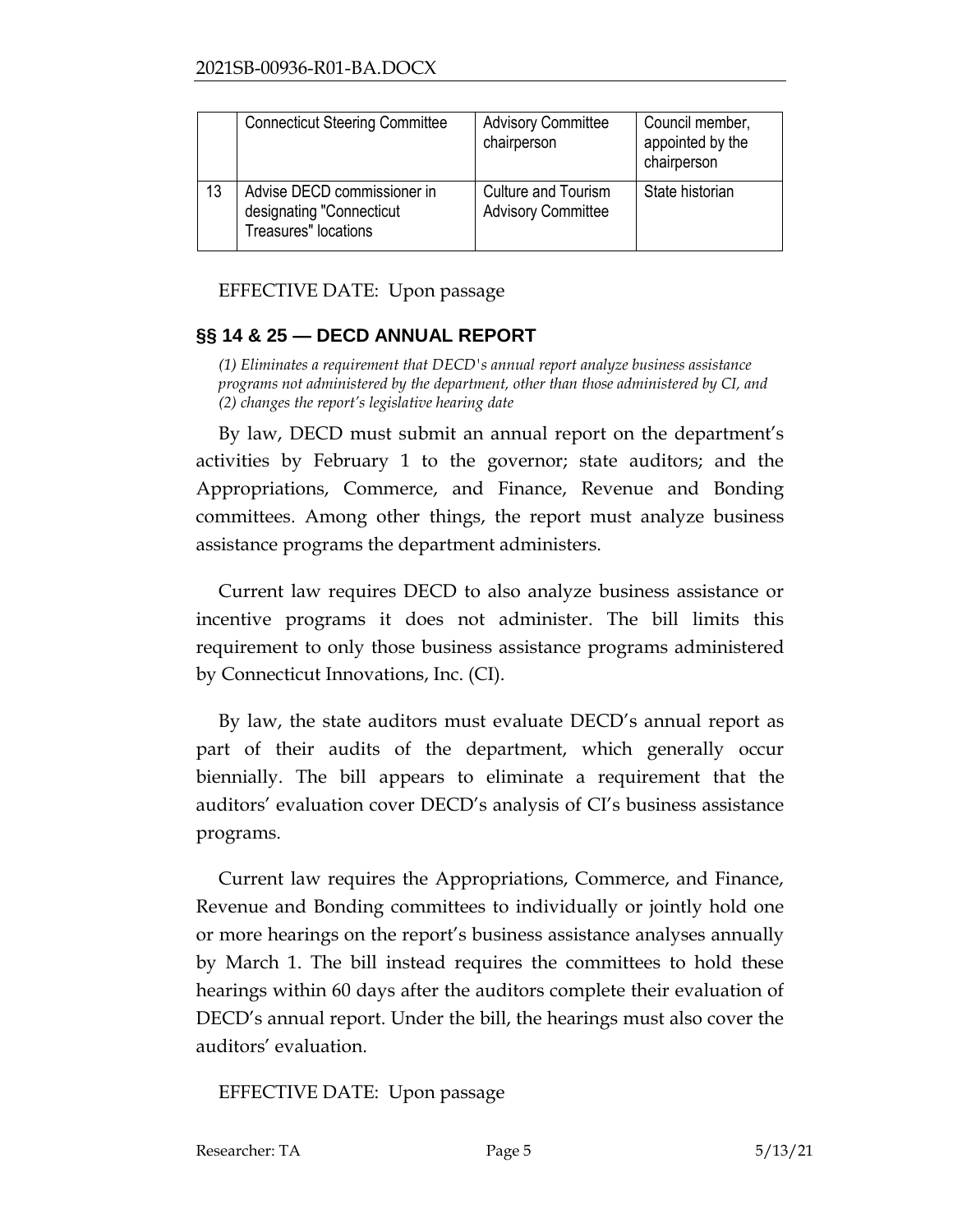# <span id="page-5-0"></span>**§§ 15-16 & 26 — ELIMINATED DECD REPORTING REQUIREMENTS**

*Eliminates various DECD reporting requirements*

The bill eliminates the following DECD reporting requirements:

- 1. annually report to the governor and legislature with recommendations for executive and legislative action to improve job innovation and development programs (§ 15);
- 2. biennially submit a strategic plan to the governor and legislature on arts, culture, and tourism (§ 16); and
- 3. (a) maintain a registry of small business concerns owned and controlled by veterans and service-disabled veterans and (b) annually report the number of such businesses to the Veterans' Affairs Committee (§ 26).

EFFECTIVE DATE: Upon passage

# <span id="page-5-1"></span>**§ 17 — UNEXPENDED REGIONAL TOURISM DISTRICT FUNDS**

*Generally requires regional tourism districts to return unexpended state funds to DECD at the end of each fiscal year*

The bill generally requires regional tourism districts to return any unexpended state funds to DECD at the end of each fiscal year, beginning with FY 21, other than funds used to establish or administer a matching grant program for certain tourism marketing activities. Under the bill, DECD must (1) deposit the returned funds in the Tourism Fund and (2) use the funds to support statewide marketing. The bill also eliminates a requirement that the central district's office be located within DECD.

By law, the state has three regional tourism districts (eastern, central, and western) composed of member municipalities. DECD must, within available appropriations, distribute tourism funding evenly among the three districts.

EFFECTIVE DATE: Upon passage

# <span id="page-5-2"></span>**§ 18 — CONNECTICUT ARTS COUNCIL FOUNDATION**

Researcher: TA Page 6 5/13/21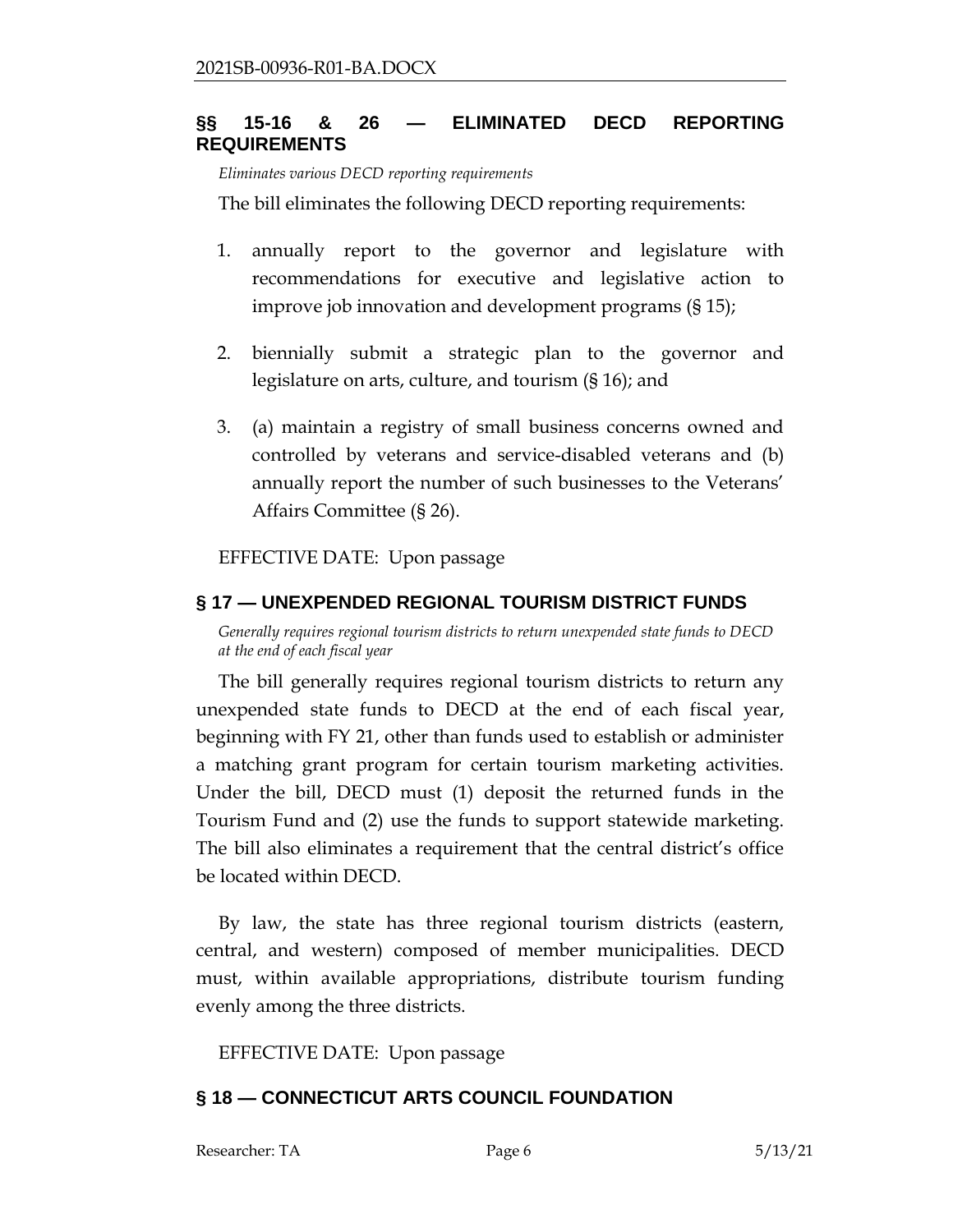*Reconstitutes the foundation's board of directors by (1) eliminating the requirement that the council's board of directors serve as the foundation's board of directors and (2) establishing a new 16-member board for the foundation*

The bill revamps the membership of the Connecticut Arts Council Foundation's board of directors by eliminating current law's requirement that the council's board of directors also serve as the foundation's board of directors. It instead establishes a new 16 member board (15 voting and one nonvoting) as follows:

- 1. five gubernatorial appointees serving four-year terms, one of whom must be the head of a statewide arts organization;
- 2. six legislative appointees serving three-year terms (one appointment by each of the six legislative leaders);
- 3. three members appointed by the DECD commissioner, each serving a three-year term;
- 4. the DECD commissioner as an ex-officio member; and
- 5. a DECD employee responsible for arts and culture, designated by the commissioner as a nonvoting member.

EFFECTIVE DATE: October 1, 2021

# <span id="page-6-0"></span>**§ 19 — FOIA EXEMPTION FOR CERTAIN ARCHAEOLOGICAL SITES**

*Allows the DECD commissioner to withhold certain archaeological site information without a request from the person who discovered or reported the site*

Current law allows the DECD commissioner to withhold from disclosure under the Freedom of Information Act (FOIA) information relating to the location of certain archaeological sites if requested in writing by the person who discovered or reported the site. If granted, the exemption applies through the following July 1, but current law allows the requestor to annually request one-year extensions.

The bill instead allows the commissioner to withhold the information without a request from the person who discovered or reported the site. It similarly eliminates current law's limitations on the exemption's term, thus allowing it to apply permanently.

Researcher: TA Page 7 5/13/21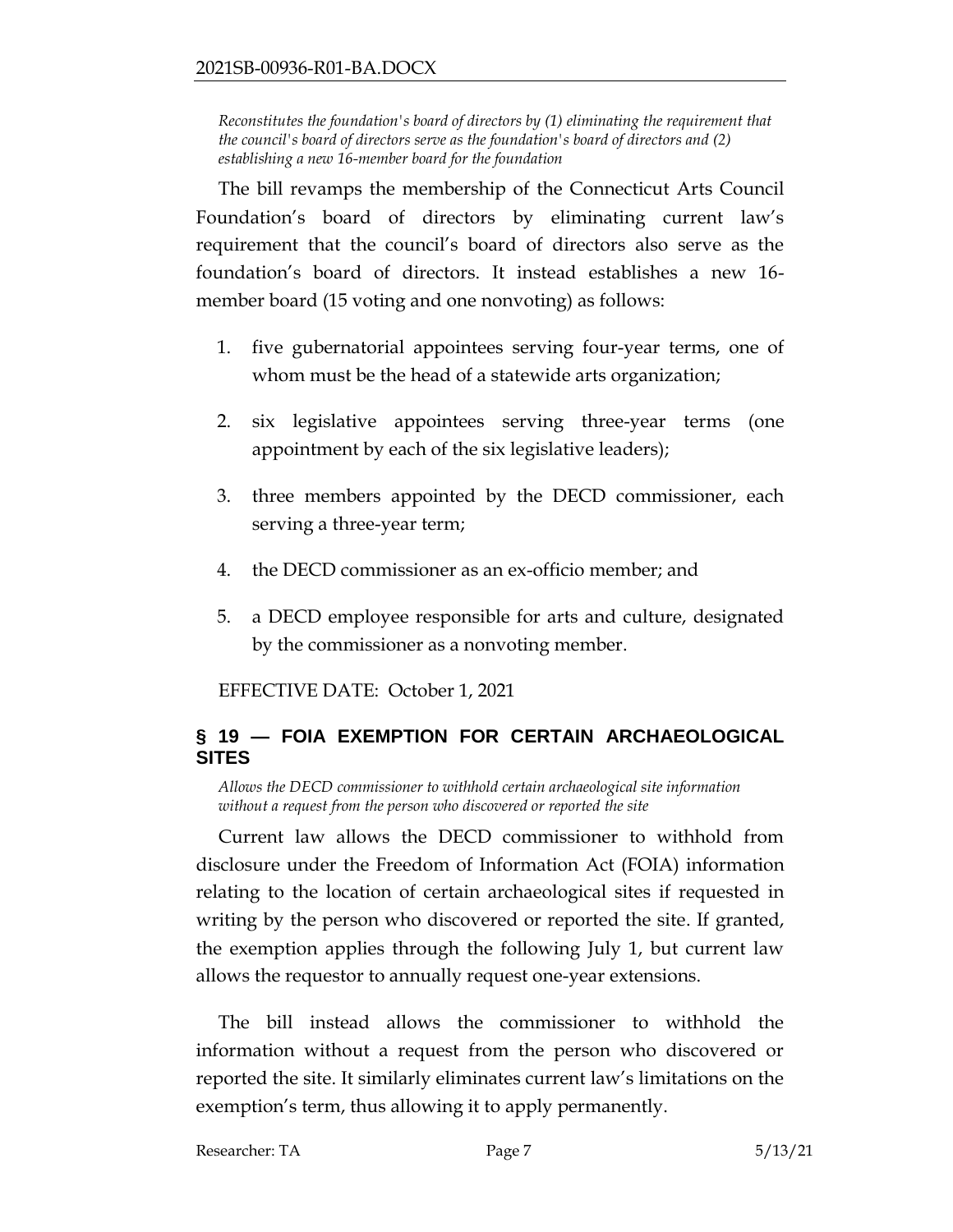Under current law, unchanged by the bill, the exemption applies to sites listed on the National Register of Historic Places or the state register of historic places, or sites DECD is considering listing, whenever the department determines that disclosure would create a risk of destruction or harm to the sites.

EFFECTIVE DATE: Upon passage

### <span id="page-7-0"></span>**§ 20 — ECONOMIC DEVELOPMENT ASSISTANCE AGREEMENTS**

*Allows DECD and CI discretion in enforcing current law's provisions about relocation by entities receiving assistance from DECD- and CI-administered programs*

Under current law, a business cannot receive economic development assistance from a DECD- or CI-administered program unless it agrees not to relocate from Connecticut for 10 years after receiving the assistance, or for the term of a state loan or loan guarantee, whichever is longer. If it relocates before the period expires, it must repay the entire amount of the assistance plus 5%. (If the business relocates within the state, it must offer its current employees jobs at the new location if available.)

The bill grants DECD and CI discretion to not require these terms for certain businesses. The discretion applies to businesses that receive (1) up to \$50,000 in financial assistance from the department or corporation, respectively, and are "eligible small businesses" (see below) or (2) assistance from programs funded entirely by the federal government.

Under the bill, an "eligible small business" is one that (1) employed no more than 100 full-time employees on at least 50% of its working days during the preceding 12 months, (2) has operations in Connecticut, (3) has been registered to conduct business for at least 12 months, and (4) is in good standing with all state and local taxes.

EFFECTIVE DATE: Upon passage

# **COMMITTEE ACTION**

Commerce Committee